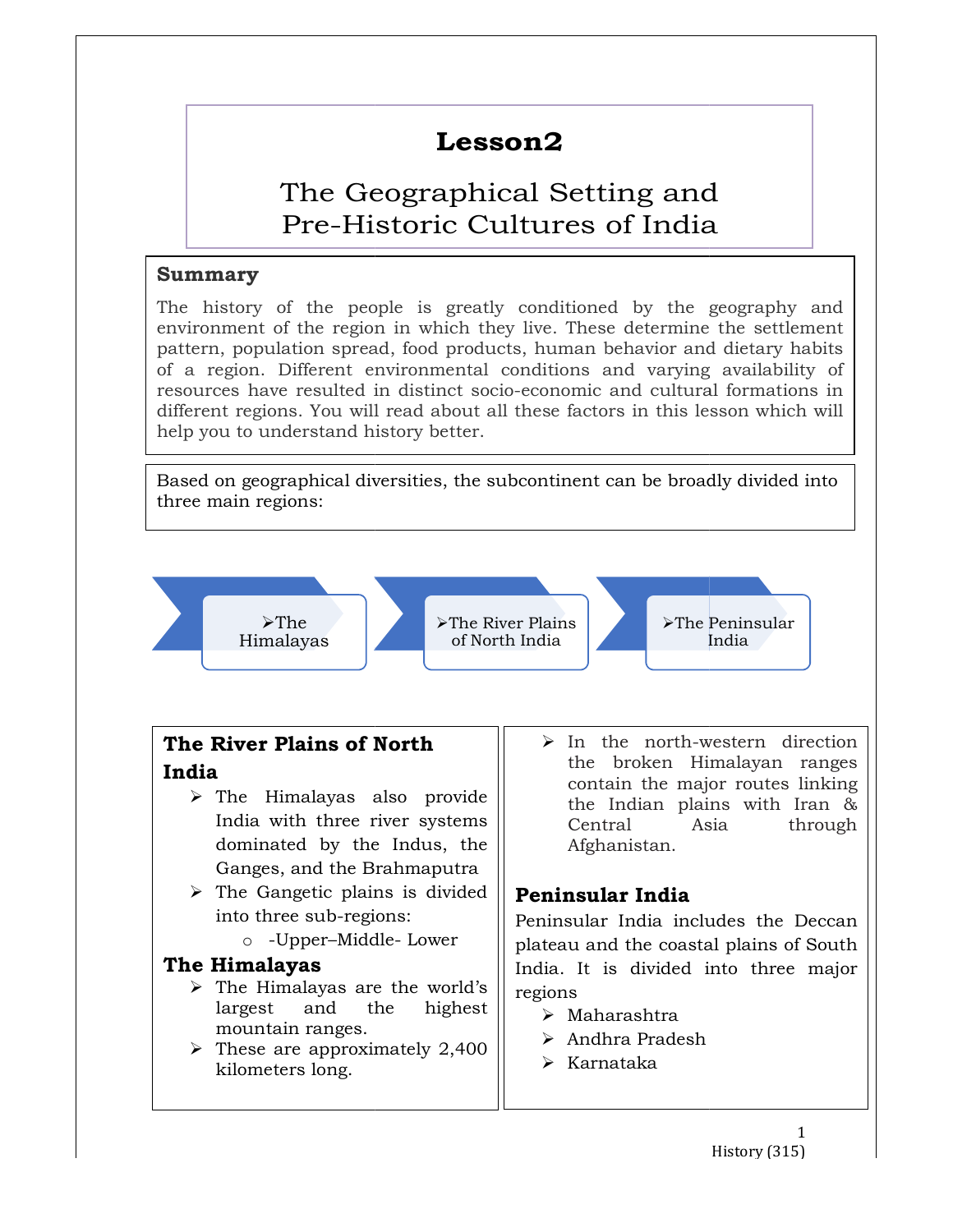#### Influence of Environment

The environment mainly comprises of elements such as climate, landscape, rivers, species of plants and animals etc.

- $\triangleright$  The settlement of people in any region is very much dependent on its environmental conditions.
- $\triangleright$  A semi-arid region is advantageous to people for settlement purpose.
- $\triangleright$  The environmental conditions also determine the resource potential of a region.
- $\triangleright$  The subsistence pattern is also influenced by the environmental conditions.

**Prehistoric Cultures-**<br>Prehistoric period is that period of our ancient past for which we do not have written records.

- $\triangleright$  Based on the different type of tools and techniques the stages of human development in prehistoric period are described as the:
	- o Palaeolithic or Old Stone Age,

| Lower or Early<br>Palaeolithic |                        | Upper or Late<br>Palaeolithic |
|--------------------------------|------------------------|-------------------------------|
|                                |                        |                               |
|                                | Middle<br>Palaeolithic |                               |

- o Mesolithic or Middle Stone Age,
- o Neolithic or New Stone Age.

| <b>Culture</b> | <b>Tools</b>                      | <b>Sites</b>                                                               | <b>Subsistence</b><br><b>Pattern</b>                                                                                                         |
|----------------|-----------------------------------|----------------------------------------------------------------------------|----------------------------------------------------------------------------------------------------------------------------------------------|
| Palaeolithic   | -Hand axes                        | Kashmir Valley and the<br>Sohan Valley in Rawalpindi. gathering fruits and | Hunting<br>animals and<br>roots.                                                                                                             |
|                | -Cleavers                         | -Luni river                                                                | They led a<br>nomadic life and<br>migrated to places<br>where plant and<br>animal resources<br>along with water<br>were easily<br>available. |
|                | -Choppers                         | -Rivers Sabarmati, Mahi<br>and their tributaries in<br>Gujarat             |                                                                                                                                              |
|                | -Flake tools or chipped<br>pieces | -Nevasa on a tributary of<br>Godavari and Patne in the                     |                                                                                                                                              |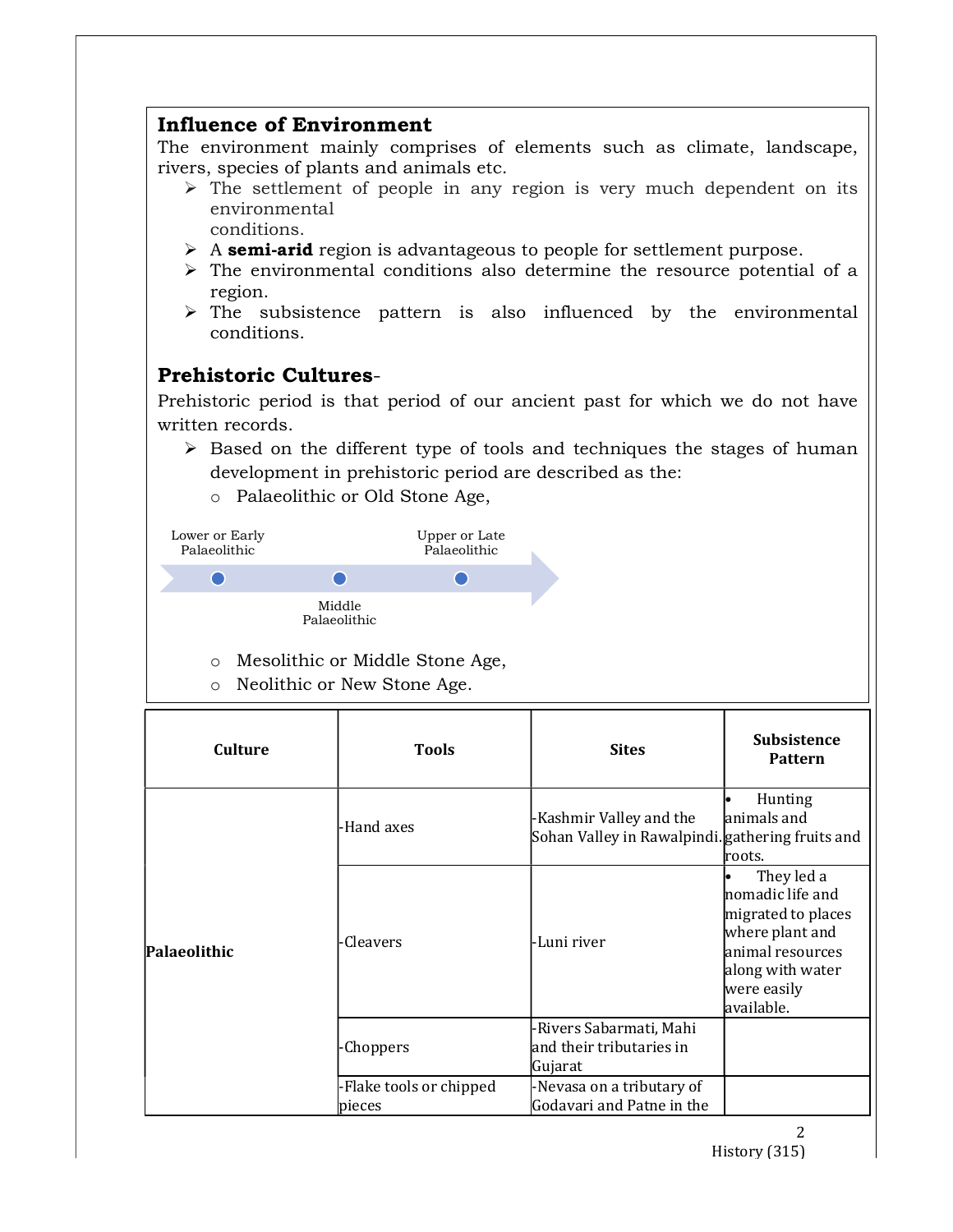|                                                                             |                                                                                                                     | Tapti river system                                                                         |                                                                                                                                                                                          |
|-----------------------------------------------------------------------------|---------------------------------------------------------------------------------------------------------------------|--------------------------------------------------------------------------------------------|------------------------------------------------------------------------------------------------------------------------------------------------------------------------------------------|
|                                                                             | Burins and scrapers                                                                                                 | Bhimbetka                                                                                  |                                                                                                                                                                                          |
|                                                                             |                                                                                                                     | -Adamgarh in the district                                                                  |                                                                                                                                                                                          |
|                                                                             |                                                                                                                     | Hoshangabad                                                                                |                                                                                                                                                                                          |
|                                                                             |                                                                                                                     | -The Belan Valley                                                                          |                                                                                                                                                                                          |
|                                                                             |                                                                                                                     | -Meghalaya (Garo Hills)                                                                    |                                                                                                                                                                                          |
|                                                                             |                                                                                                                     | -Attirampakkam in<br>Chingleput region                                                     |                                                                                                                                                                                          |
|                                                                             |                                                                                                                     | -In Peninsular India,                                                                      |                                                                                                                                                                                          |
|                                                                             |                                                                                                                     | Palaeolithic tools have been                                                               |                                                                                                                                                                                          |
|                                                                             |                                                                                                                     | reported from Andhra                                                                       |                                                                                                                                                                                          |
|                                                                             |                                                                                                                     | Pradesh and Karnataka                                                                      |                                                                                                                                                                                          |
| Mesolithic                                                                  | Microliths                                                                                                          | -Langhnaj (District<br>Mehsana) in Gujarat<br>Bhimbetka (near Bhopal) in<br>Madhya Pradesh | The Mesolithic<br>people still subsisted<br>on hunting and<br>gathering, but now<br>there was a shift in<br>the pattern of<br>hunting from the big<br>animals to the<br>smaller animals. |
|                                                                             |                                                                                                                     | Chopani Mando (near<br>Allahabad in Belan Valley)<br>in Uttar Pradesh                      | Fishing and fowling<br>also became<br>important.                                                                                                                                         |
|                                                                             |                                                                                                                     | -Birbhanpur (District                                                                      |                                                                                                                                                                                          |
|                                                                             |                                                                                                                     | Burdwan) in West Bengal                                                                    |                                                                                                                                                                                          |
|                                                                             |                                                                                                                     | -Sanganakallu (District<br>Bellary) in Karnataka                                           |                                                                                                                                                                                          |
|                                                                             |                                                                                                                     | -Tuticorin in southern                                                                     |                                                                                                                                                                                          |
|                                                                             |                                                                                                                     | Tamil Nadu.                                                                                |                                                                                                                                                                                          |
| Neolithic                                                                   |                                                                                                                     | Mehrgarh                                                                                   | • The advent of<br>agriculture marked a<br>significant change in<br>Neolithic phase and<br>people cultivated<br>crops like wheat,<br>barley, rice, millet,<br>lentils, etc.              |
| The Neolithic culture had<br>following characteristics:                     | -The Neolithic tools consist<br>of the ground tools having<br>smooth surfaces, and well-<br>rounded and symmetrical | Burzahom and Gufkral                                                                       | • Hunting remained<br>an important<br>occupation.                                                                                                                                        |
| $\bullet$ Beginning of agricultural<br>activities.                          | -Different<br>shapes.<br>types of axes called 'celt'                                                                | -The Belan Valley along the<br>edge of                                                     | • The people<br>domesticated<br>animals like sheep,<br>goat, cattle, etc.                                                                                                                |
| • Domestication of animals.                                                 |                                                                                                                     | Vindhyan plateau                                                                           |                                                                                                                                                                                          |
| $\bullet$ Grinding and polishing of<br>stone tools having sharper<br>edges. |                                                                                                                     | Koldihwa and Mahagara                                                                      |                                                                                                                                                                                          |
| • Use of pottery.                                                           |                                                                                                                     |                                                                                            |                                                                                                                                                                                          |

3